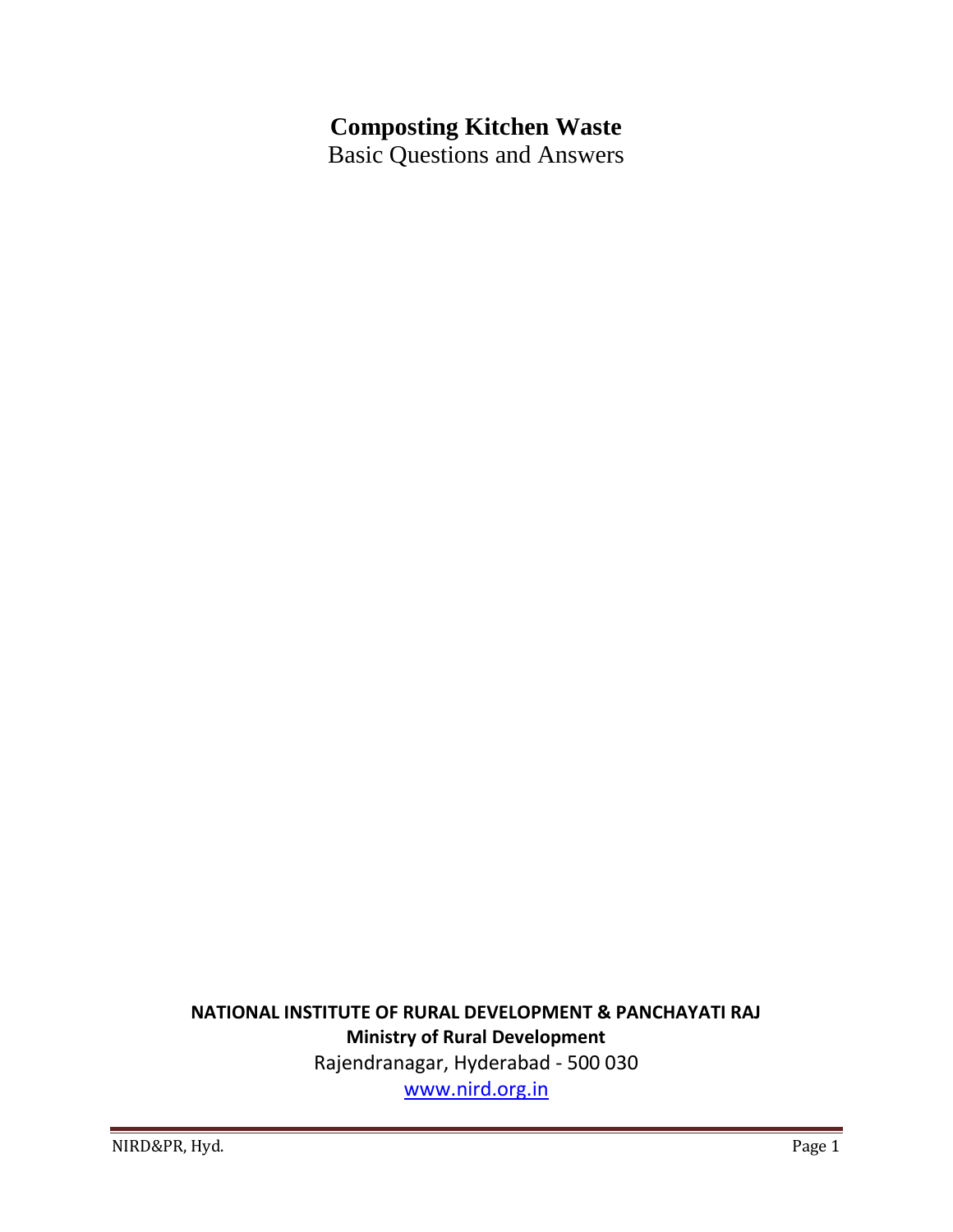#### **Preface**

Mixed-up wastes always mess up environment. In other words, kitchen waste, cluttered with other types of dry waste, amounts to double work to the sanitation workers. If we could keep the kitchen waste aside from other types of wastes, we are facilitating the beginning of a scientific practice in waste management. Composting is one of the easiest ways to manage kitchen waste. 'Reduce the creation of wastes in the first place' is one of the principles of waste management.

This means several different things. For instance, you can reduce kitchen wastes from being handed over to the sanitation workers by adopting one of the 'home-composting methods'. By doing this, you manage half of the problem at source. It makes the job of your Gram Panchayat or municipality easy. This could also be your way of demonstrating responsible well-being, and contributing to the cause of environmental conservation as a householder – silently unpretentiously. This is such a simple thing that goes a long way in terms of being environment friendly. The compost made out of your kitchen waste goes back to the soil enriching the quality of the soil.

Perhaps, some of us attempted home-composting methods and found it clumsy and ungainly, or simply it's not as easy as it is said. Possibly, it could be very simple, if we have some basic understanding of composting before we actually get down to composting with kitchen wastes. This tiny book is for the use of those who are desirous of adopting one of the home-composting methods, and those who attempted home-composting earlier but failed. You may have several basic questions on composting. This handbook is arranged in the form of questions and answers. Basically these questions are Frequently Asked Questions by participants who attend our training programmes on solid waste management at NIRD&PR, Hyderabad and NERC, Guwahati. We hope you shall find this tiny book interesting, informative, and practically useful. Our earnest urge is put this tiny book to use. Come back to us with more questions, we shall only feel happy to clarify things and share with you good practices from across.

> R Ramesh P SivaRam

Hyderabad January 2017

NIRD&PR, Hyd. Page 2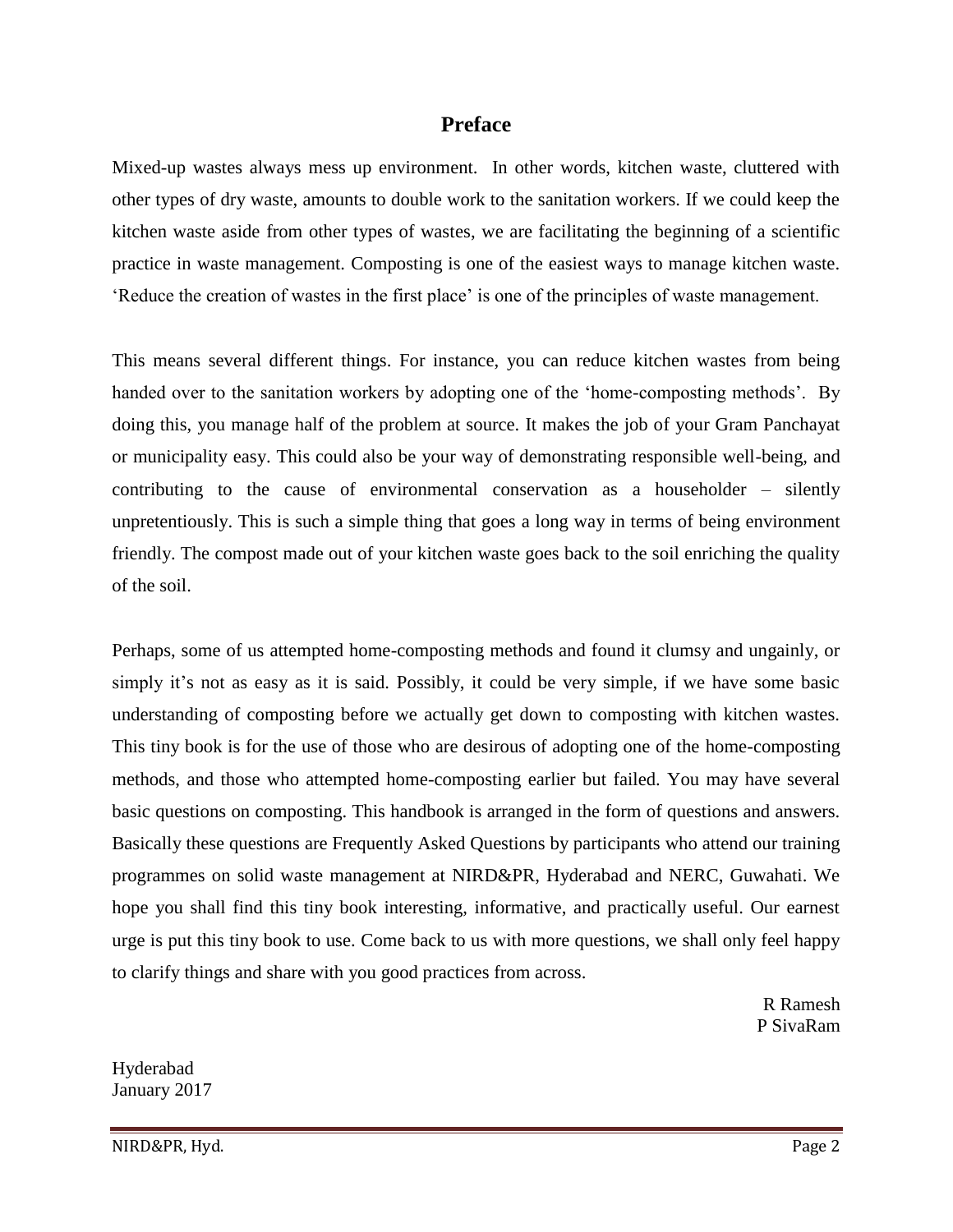#### **1.What is composting?**

We have observed in our daily lives that decomposition of organic materials such as vegetables, fruits, leaves, plants etc. is very natural. Composting is a technique to control and accelerate this natural process. There are many composting methods and techniques available now.

#### **2.What is the basic understanding I need to have while getting down to composting?**

We mentioned earlier that through composting we *control and accelerate the natural process of decomposition*. How do we do this? What happens during composting is, microbes (e.g. microscopic living organisms such as *bacteria, fungi* – millions of them) feed on and breakdown organic materials. It is best to *keep their population high* so as to accelerate the composting process because they help faster decomposition.

# **3. I understand that microbes help faster decomposition. But we need to 'keep their population high', means what? How to keep their population high?**

For instance, when we make coffee, we refer to a *specific blend of coffee* and *chicory* to get the best tasting coffee – 70:30 or 60:40 or 80:20 etc. That means 80% coffee with 20% chicory gives the best tasting coffee. Like we talk about *coffee and chicory* in making good coffee, we talk about *greens and browns* in composting. A specific blend of 'greens' and 'browns' in our composting bed is best for keeping the microbes population high, which gives us good quality compost in a short period of time. The rule of thumb for producing good compost is to blend 25 to 30 parts 'brown' materials to one part 'green' material. This is what they call C:N ratio = 25- 30:1).

Brown materials are high in carbon (C), while green materials are high in nitrogen (N). We need to pay attention on a specific blend of carbon and nitrogen (C:N ratio) for a good composting to take place. Generally in home-based composting we keep accumulating greens (N) in our composting bin, and pay little attention to browns (C). This is one of the reasons it takes long for composting. This is lesson No1. in composting. There are a few other elements like aeration, moisture level in green, (which depends on what all constitute your greens); and again what all constitute your browns, plus temperature in your place and so on. You shall learn as you go.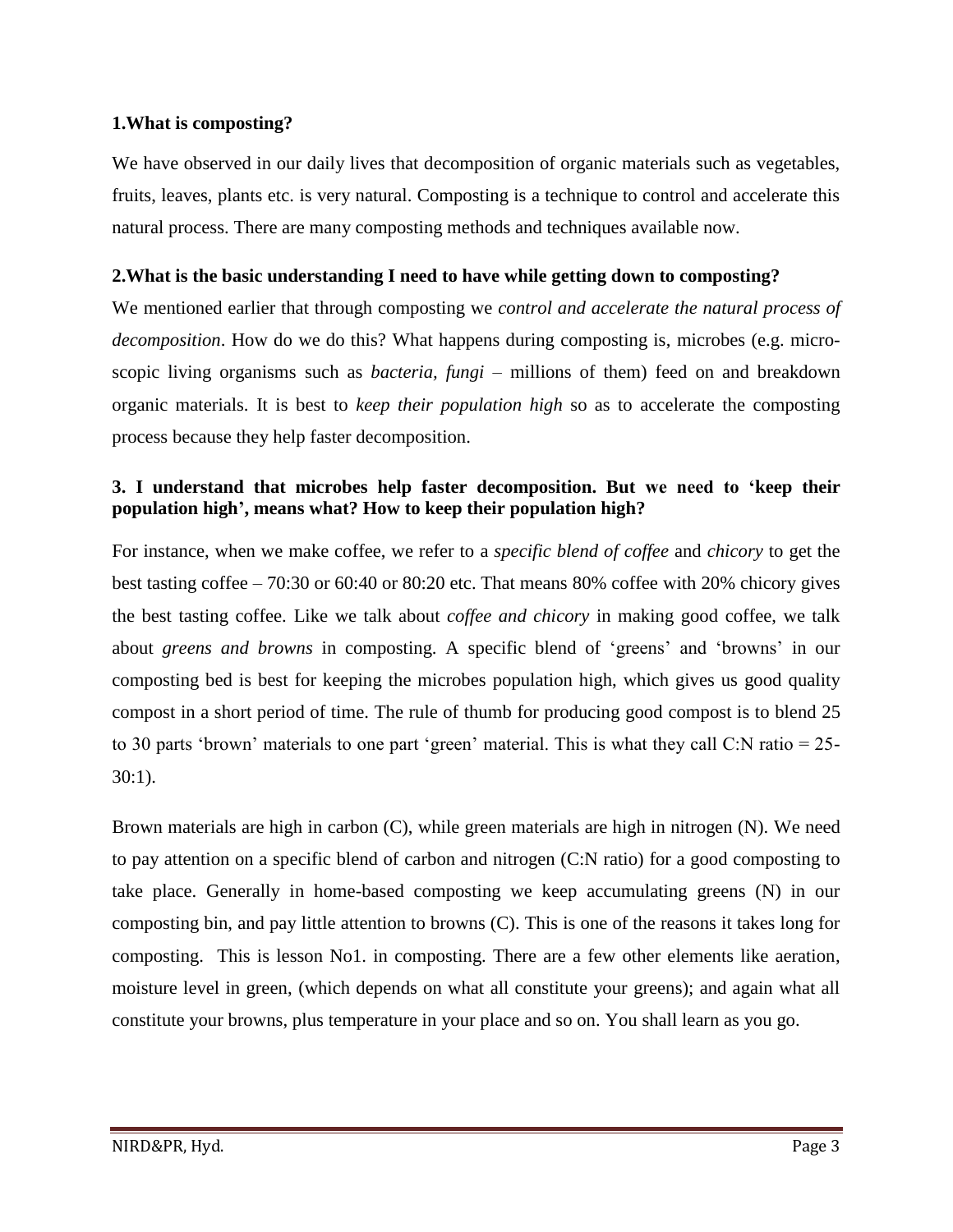# **4. Can you give some more idea on what all you call** *greens***; and what all you call** *browns***?**

By *greens* we mean the **'**kitchen wastes'. By *brown* we mean dry leaves, dry grass, saw dust, shredded paper etc. Let us try to list out 'greens' and 'browns' so that we understand our C:N ratio better. In other words, greens and browns ratio.

| Greens (High in Nitrogen - N)                    | <b>Brown (High in Carbon - C)</b>                |
|--------------------------------------------------|--------------------------------------------------|
| Discarded vegetables / Vegetable peels           | Dry leaves / garden shrubs gathered              |
| Food waste / food scraps / leftover food         | Corn stalks (broken)                             |
| Coffee and tea grounds, tea bags                 | Saw dust, wood chips                             |
| Stale bread, egg shells, left over salad, citrus | paddy straw, hay                                 |
| Cut flowers,                                     | shredded<br>shredded<br>board,<br>card<br>paper, |
|                                                  | Newspaper                                        |
| Prunings / fresh grass clippings                 | Twigs, and small pieces of barks                 |
| houseplants                                      | paper napkins, tissue papers                     |
| Sewage sludge (no chemicals)                     | (Dry leaves / garden shrubs, and newspaper       |
|                                                  | pieces are easily available)                     |
| Cow manure, poultry manure, rabbit manure,       | Soil can be added in compost, because organic    |
| horse manure, & pig manure (NOT dog / cat's)     | carbon is generally present in garden soil.      |

The point is of the many elements required for microbial decomposition, C and N are the most critical.

# **5. How to ensure 1 part of greens (Nitrogen) and 25 – 30 parts of browns (Carbon) in my composting?**

This is only a thumb rule. The moisture level, weight, and bulk density of the greens and browns you use in your composting might vary on different days. Therefore, you shall better keep 25 - 30:1 ratio as a thumb rule. There are formulas given on how to calculate each of this. That is beyond what is required for our purpose. Let us leave that puzzle to some bio-chemist. What you clearly need to bear in mind is that *browns you add must be much higher in quantity than the greens*. Greens as such, plus a few shredded paper or a handful of dry leaves does not help composting unless you *make sure your browns outweigh your greens*.

# **6. You mentioned about a few more elements such as aeration, moisture, temperature etc. Can you elaborate a little?**

Composting is a microbial-driven process. Like other living creatures, microbes need right environment to survive and thrive. For compost to do well, microbes need nutritious 'food', which they get from suitable moisture, temperature, and aeration (oxygen).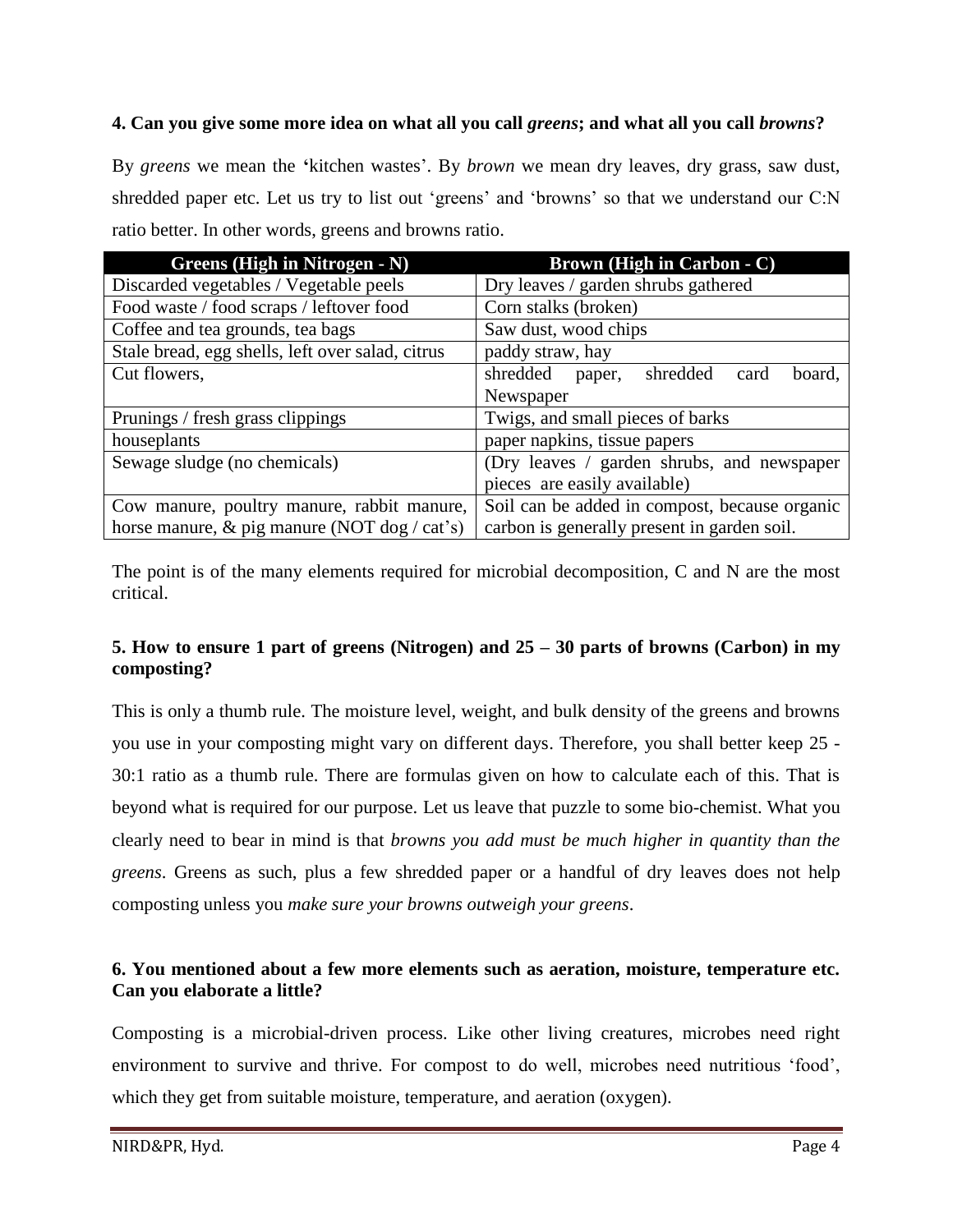**Aeration:** Oxygen is essential for respiration of aerobic microorganisms. Without sufficient oxygen, the process will become anaerobic and produce undesirable odours. Sometimes, you might get the rotten-egg smell of hydrogen sulfide gas too. Therefore, you need to maintain aerobic conditions. This is simple: mix and turn as frequently as necessary or at least once daily.

**Moisture:** A moisture content of 50 – 60% is generally considered optimum for composting. (i) Too little moisture (say, less than 30%) inhibits bacterial activity; and (ii) too much moisture (more than 65%) results in slow decomposition, odour production and nutrient leaching. How to understand the moisture level? Squeeze a handful of well-mixed compost or raw material. If your hand becomes moist but without any drops of moisture forming, the moisture content is optimal. If water trickles out when compost is squeezed, it is too wet. It indicates that you need to add some garden soil or saw dust or shredded papers or fully dried leaves in order to bring it to the optimum level. If the compost crumbles, it is too dry. That means you need to sprinkle some water and enhance the moisture level.

**Temperature:** At certain temperatures certain microorganisms are most active. Generally, in a range of 50 to 65 degree Celsius proper composting takes place. Actively working microbes can raise the pile's temperature by as much as 60 – 65 degree Celsius. The temperature in your compost determines how much and how often aeration is required.

# **7. Why is high temperature required in composting, and how to do that?**

Microbial decomposition during composting releases large amounts of energy as heat. The insulating qualities of the composting materials lead to an accumulation of heat, which raises the temperature. Exposed to high temperature (i) many of the microbes become either dormant or die away; (ii) high temperature kills undesirable pathogens, diseases, weed seeds and insect larvae. However, we cannot allow this tight insulation to remain for long, if our purpose is to get good quality composting. Therefore, after exposing to active phase of high temperature, we need to allow a curing phase. After a period of time, the nitrogen-rich material is depleted, the biological process slows, and the hot compost begins to cool, we call this curing. Curing enables heat loss. This is done simply by turning and mixing with a garden fork / small spade once a day or so.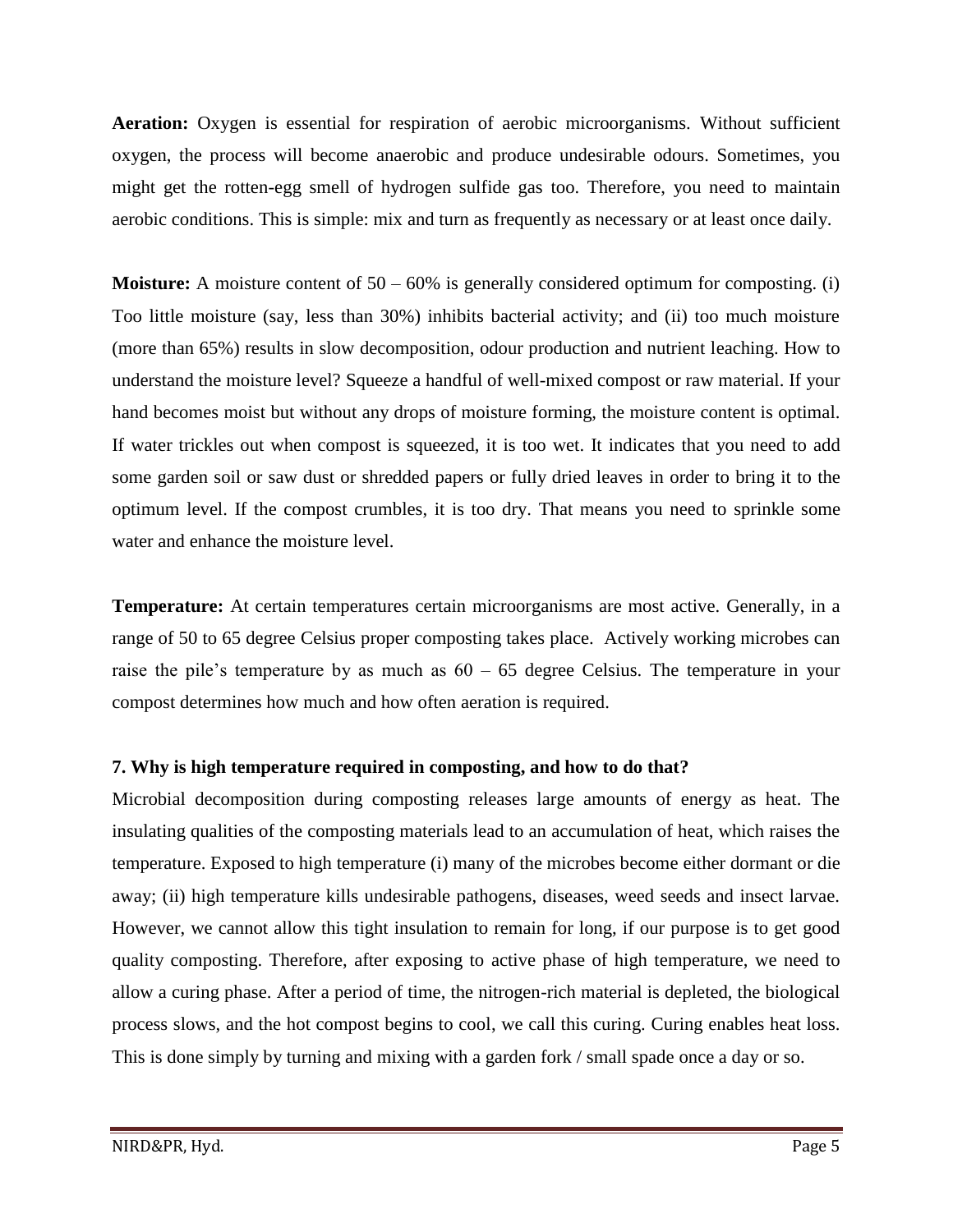#### **8. Are there techniques for faster composting?**

These days in order to speed up composting or shorten the time taken for composting, there are artificial solutions, and powders commercially available in the market. The problem with them is none of them tell you that X amount of that powder reduces your composting time by Y amount. Again it means money, whereas we suggest no cost operation. Our set of suggestions is: (i) take care of your C:N ratio properly; (ii) the temperatures at desirable levels; (iii) make sure that the particle size of your greens and browns are small; and (iv) do not add too hard items such as bones, or oily and greasy items such as cheese. That will do.

Fruits and vegetable wastes tend to degrade fast, because they contain mostly simple carbohydrates (sugar and starches). Similarly, twigs, sticks, wood chips, straw and hay take slightly longer to decompose, but they provide the pile a porous structure enabling air flow through the pile. Regular mixing and stirring the pile loosens the material and maintains proper aeration. If you are very much after speeding up, you can sprinkle sugar or *gur* water, and sour butter milk. These can help speed up composting. However, beware that sugar can attract ants – just in case you have home-based composting, and if you don't like disturbances caused by ants. You can drive away ants by sprinkling turmeric powder (*haldi*), which is natural.

# **9. How about the odour (bad smell)?**

We have mentioned elsewhere in this booklet that at lower ratios of C:N, N will be supplied in excess and will more likely to be lost as ammonia gas, causing undesirable odours. More greens, at excessive levels of moisture in your compost tend to produce undesirable odour. That means your C:N ratio require proper balancing. So, your composting as such does not create any smell or odour. Into your composting bin, you keep throwing all the kitchen waste and wasted food, and feel lazy to add browns or shredded paper the resultant outcome is not composting but bad odour only.

# **10. I have noticed some ants, bugs, worms and other insects during composting. It's but natural that I need to deal with insects and worms also, during composting, right?**

It's possible they might generate. It is actually called *food web of the compost pile*. In other words, during the process of composting you shall see different organisms including some bugs, insects, and worms. Actually, they feed on each other, and it is possible, they eat up some of the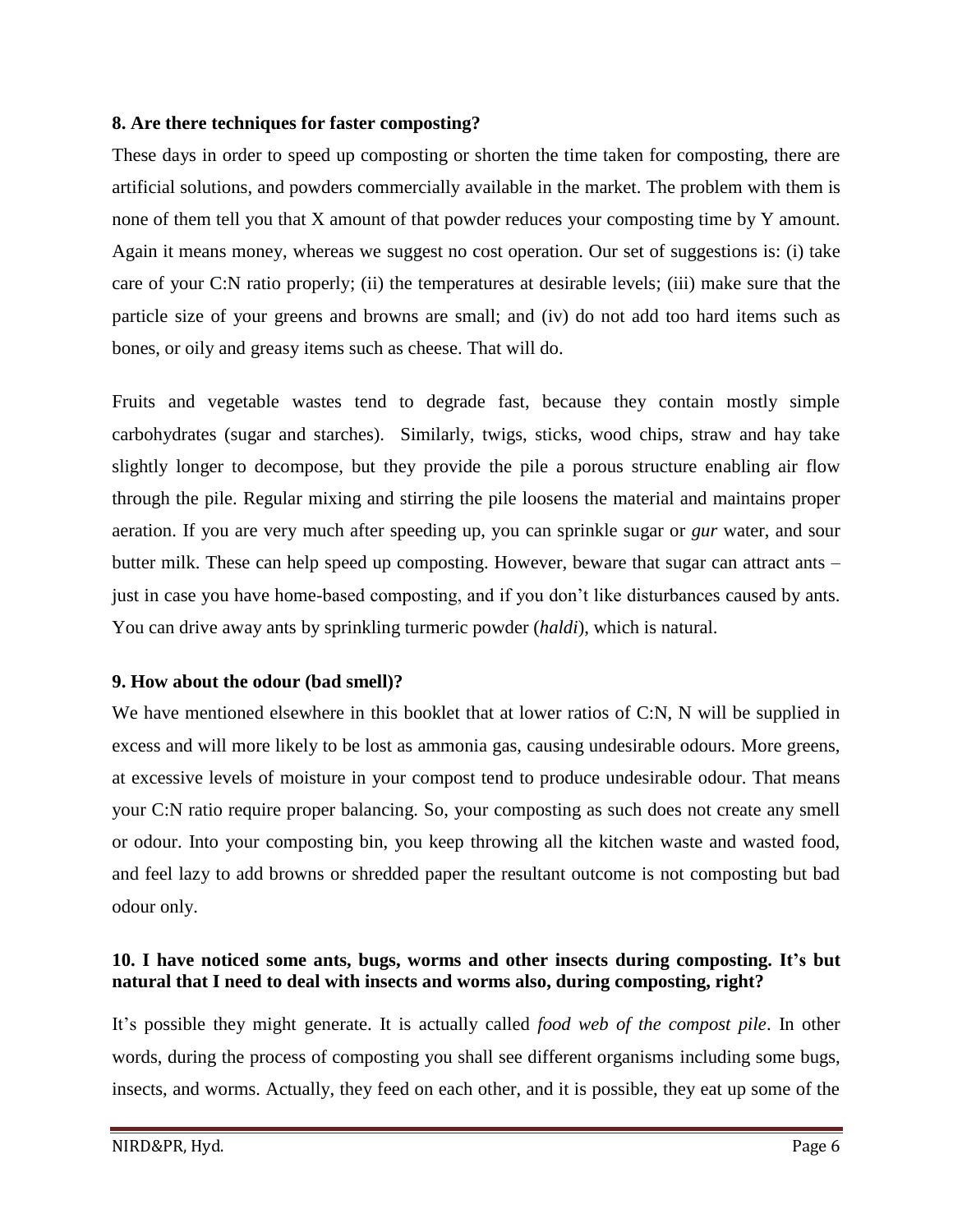microbes also. Most of them, in fact, assist the process of decomposition by eating up bigger pieces of kitchen waste such as decomposing broccoli, cauliflower etc. But make sure that they do not harm the earthworms, if you have introduced earthworms and garden soil along with your kitchen waste. For instance, red ants might harm earthworms. You can drive the red ants away by sprinkling turmeric powder. Some worms you notice might eat fungi, which is no problem. They facilitate your composting. Yet, sometimes, it's possible we get centipedes also, which have poison claws. That's the reason it is good to stir and turn the compost pile with a garden fork, or a compost turner rather than doing with bare hands. Once the curing phase starts, you shall find all these insects and bugs vanish. They have nothing left to feed on and survive.

#### **11. How to spoil my composting?**

It's possible you might spoil your composting – yes, unintentionally so. This happens when we take it easy and assume composting will take place if you just keep adding your kitchen waste day after day, but pay very little attention to other things such as: (i) proportion of greens and browns; (ii) add leftover meat and big pieces of bones, and fish remains etc. which can attract dogs, and even pigs; (iii) not preventing plastic carry bags and similar items from getting mixed up with kitchen waste in the composting bin. Good quality composting can become organic fertilizer for growing healthy vegetables in your kitchen garden. Poorly maintained compost can become a source of odour, and futile work.

# **12. They say 'aerobic composting' and 'anaerobic composting' – what is it after all?**

Respiration or 'aeration' is important for composting. '*Aerobic*' means a condition where oxygen is present; and *anaerobic* means 'non-oxygen condition'. In aerobic conditions, the pile gets broken down into smaller particles with right amount of moisture. Anaerobic composting is the slow decay of organic matter through fermentation. By definition, anaerobic composting means a controlled process involving microbial decomposition of organic matter in absence of oxygen. Unlike aerobic composting, the pile does not heat up, rather it ferments. The main by-product of anaerobic degradation is methane, which is harmful to the environment if let open from a landfill. But it is a useful alternative energy if properly used as fuel. Those planning to go for *bio-gas from kitchen waste and food scraps* plan for gasification plants using anaerobic method.